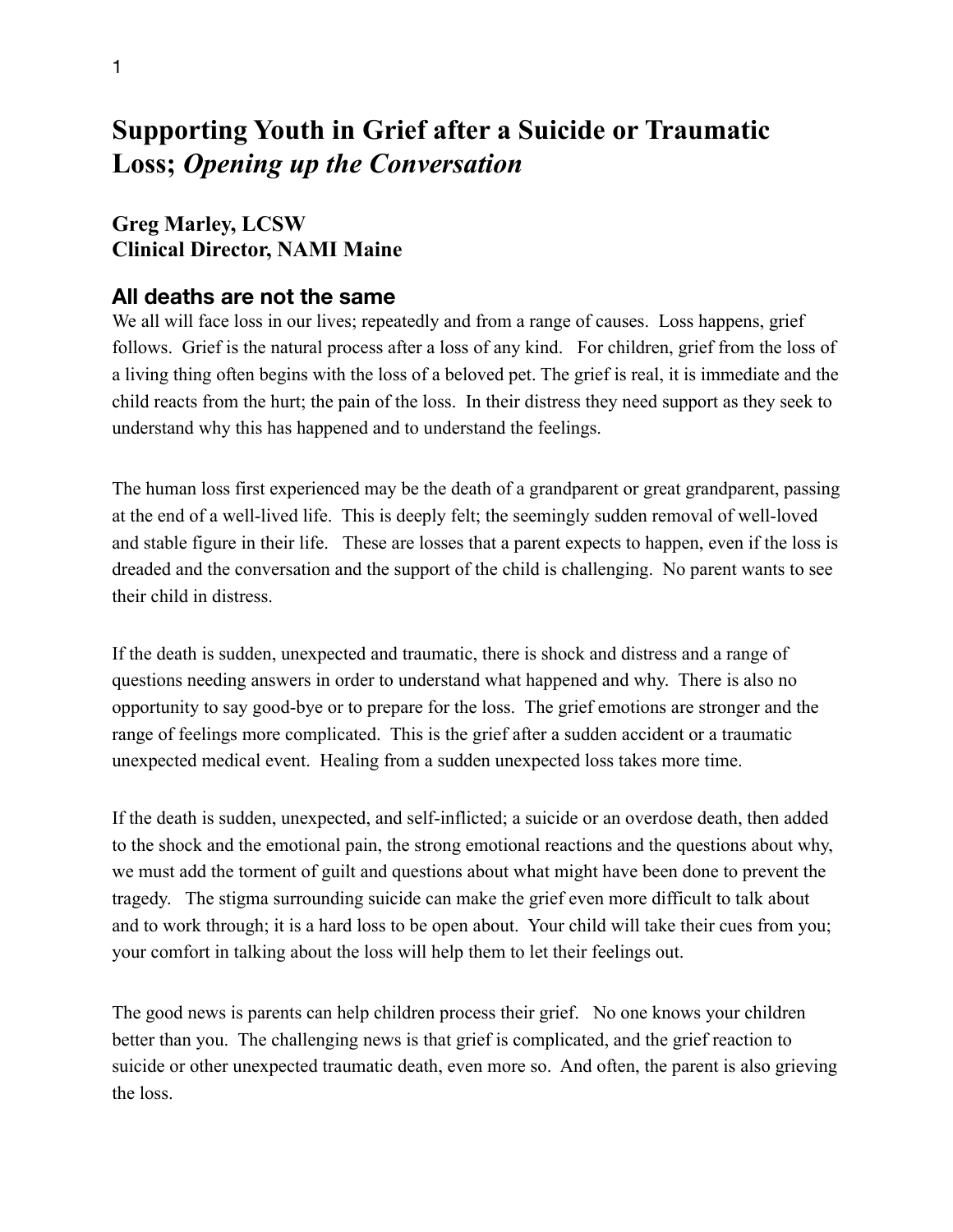It's not uncommon for parents and care givers to feel uncomfortable about talking to their child about a traumatic death or suicide loss. The death of a peer or a close family member by suicide could be challenging for your child to process because of the nature of suicide. Some things to consider as you speak with your child or children about a suicide or other traumatic loss:

- You may grapple with the question of whether or not to even tell your children about the loss. One question to ask yourself is, "If I do not tell them, who will?" And to understand that if they learn of the loss from another, you have lost the ability to control the story and also, you may lose some of their trust. Kids need to know the truth, delivered in an age-appropriate manner.
- Choose the time and setting to allow for both a range of emotions and the time needed to process both emotions and questions. This is a conversation best done face-to-face and not over the phone or through social media. Consider a time when you have several unstructured hours if needed. An evening when nothing is planned or a weekend day in the morning.
- Let your child know you will be having a serious conversation and assure them that they are in no way, in trouble.
- If you are informing them of the loss, try to appreciate what the person meant to them; if in doubt, ask them. If you are supporting them about a loss they are already aware of, ask what the loss of this person means to them; make no assumptions.
- Give them time to hear, to feel, to react, and to process their reactions and their many questions. Do not be surprised if a teen or older child needs to step away and to feel their feelings alone before returning with a fresh wave of questions and responses.
- Remain aware of your own range of emotions, thoughts and reactions in response to this loss. Consider owning those reactions with your children.
	- You are a powerful model for appropriate reactions. Especially for adolescent children, let them know what you are feeling and the conflicts you feel. Consider and acknowledge your reaction as a parent yourself.
	- While you may be experiencing an array of emotions associated with grief, the number one thing is to be honest, try not to sugarcoat or hide it.
- Use language and terms accessible to the age and emotional maturity of your child and recognize the differences in stages of maturation for multiple children.
- Share the known facts without too much detail to begin with. Keep it simple and descriptive. Use clear language (eg. It looks like it was a suicide or they ended their life) rather than a vague euphemism (it was an unexpected death or they died of a broken heart).
- Be prepared for a range of responses and a range of feelings. Almost all feelings are within the expected range in suicide grief; they are legitimate feelings, let your kids feel sad, feel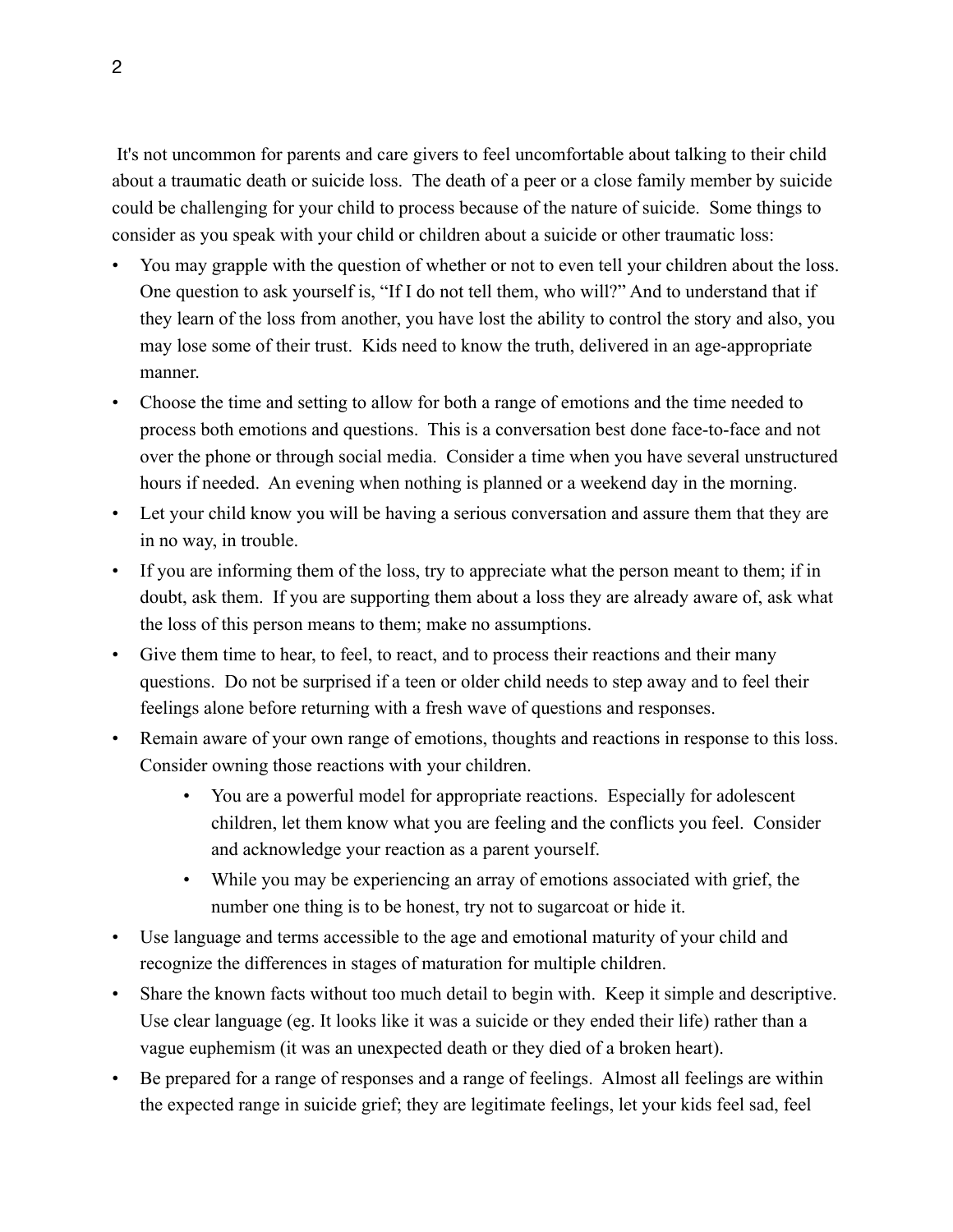angry, feel bewildered and to not understand…. They may seek someone or something to blame; gently deflect it.

### **Common Grief Reactions in children and teens**

- A youth's emotional reaction can range from hysteria to numbness. If they appear numb or unresponsive, know that it may be from initial shock and can be a way to allow their psyche time to accept what has happened. The feelings often come out over time, and as their psyche allows them to integrate this deeply traumatic event. Some typical and expected reactions might include:
	- Anger, tears, fear, and often, confusion. These are BIG emotions.
	- Disturbed sleep or even regressed behavior around sleep, including fear of sleeping alone.
	- Intrusive thoughts or images of the person and/or the death. Especially if they know about the means used, it can be an image difficult to get out of their head.
	- Heightened concern or fears about the safety of others in their life, including their parents or siblings.
- Reassure the child that whatever emotions they feel ore OK and right. These can feel scary. They may need repeated reassurance.
- As a youth works through their response to a suicide or other traumatic death, they often wonder if there is anything they missed that might have helped to prevent the loss. They will seek to understand what was happening for the person in the time leading up to the death. Feelings of guilt are common and sometimes, seeking someone else to blame; work to normalize these responses and help the youth come to understand what they reasonably could have known and done.
- Be prepared to listen more than talk. Ask them what their understanding is of the death and allow them time to share that with you without needing to quickly rescue them from their feelings. As a caring parent, this will feel difficult.
- Be prepared for many many questions as they try to understand what happened and that this level of tragic death is even possible, especially involving someone they know and love. You will have some answers, and you will find yourself faced with questions that have no clear answer. Be ready to say, "I do not know". Share with them the struggle of trying to understand the enormity of this loss. We all seek to make sense of a traumatic loss by trying to answer "why".
	- Acknowledge that sometimes people can make poor choices when they feel lost and cannot see a path out of their distress. They needed help and did not know how to ask for it. Their thinking and ability to find other solutions was not working. They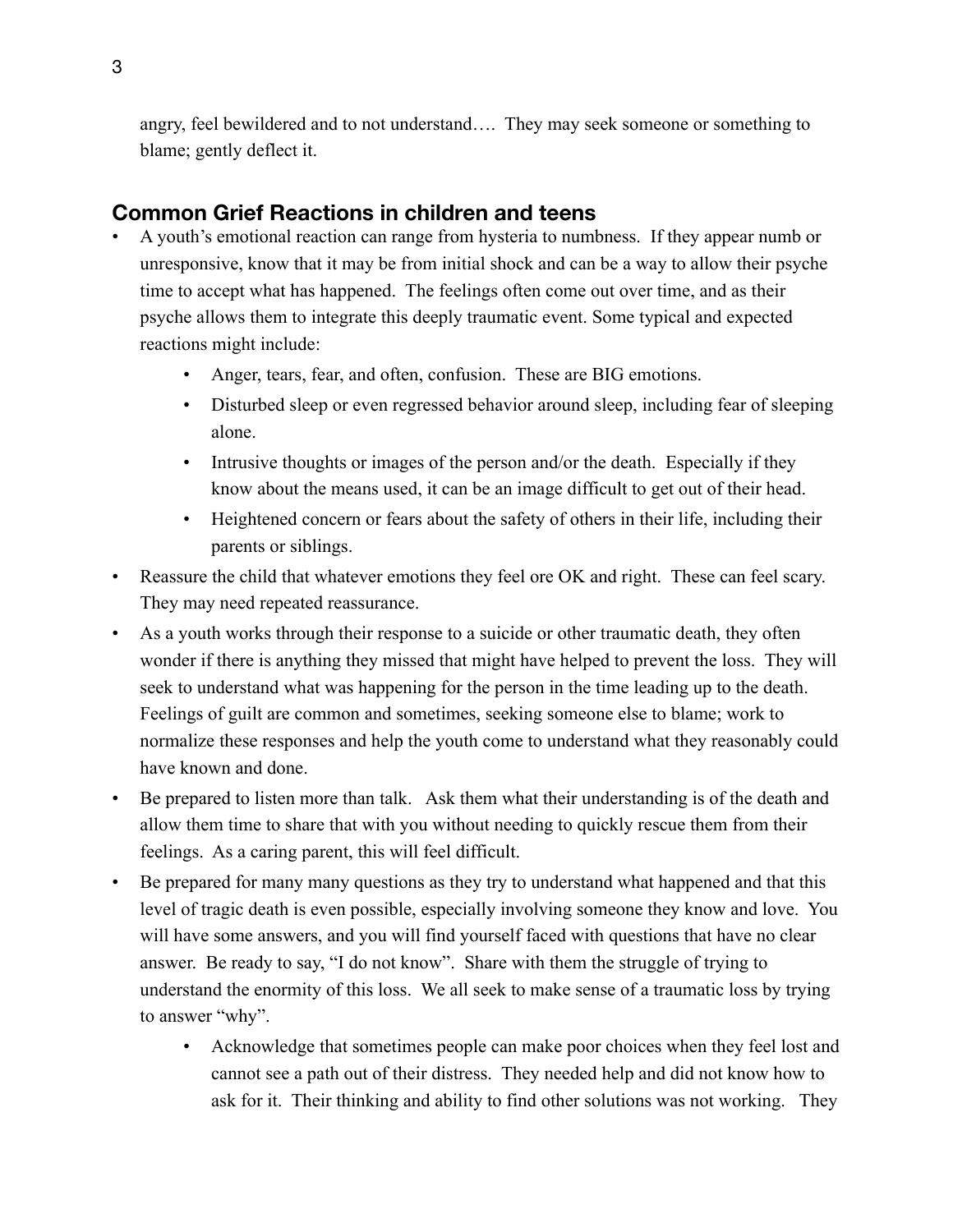could see no way out of their pain and their hopelessness. (These messages will change depending on the age of the youth.)

- Our brains seek to make sense of big events by developing a whole story with a beginning, a middle and an end. Suicide or another traumatic death cuts the story off abruptly, and we may not have the answers that complete the story and help to make sense of the loss. A child can slip into blame, self-blame or guilt. Gently reassure them that this loss is not their fault in any way, and repeat that as needed.
- Working through grief takes lots of energy; expect your child to be tired, fatigued and distracted. They may need more sleep. They will need more hugs, you too.
- Their reactions, their questions and their need to understand will come in waves over time (as it has in you as an adult). The grief after a significant loss will take a long time and come back up at future developmental stages as they age.
- The strength of the emotional reaction to a loss is based on the child's emotional and actual closeness to the person who died or to the actual death. A strong reaction can also come for someone who, in any way identifies with the person who died or to their situation. An example would be a suicide that comes after a relationship breakup, even if your youth was not involved, but had been through a difficult break-up.

For adolescent or young adult children, depending on your current relationship with them, they may feel uncomfortable processing a significant traumatic loss with you. They may seek to protect you from their strong reactions. If not you, then who? If they seem deeply affected by the death, let the youth know that Not talking about this loss is Not an option, but offer several alternatives of people who are acceptable and accessible to you and to your child (another relative, a connected counselor, or school counselor, a pastor, or mentor…).

A suicide loss of someone close in their life or of a peer can leave a young person feeling shaken and that their world is less safe. It can shake the foundation of invincibility for an adolescent. Reassure them that they will always have support at home, and that you will help them work through this difficult time.

It's also possible, and even likely, that parents and your children are experiencing different emotions. Make no assumptions about what your child will feel or how they will react. They will also be looking to you to help guide what is appropriate and what is "normal".

There is no specific timeline for grief and the grief reaction, but know that a complex and traumatic loss takes a long time to process, to accept and to heal. Think of their grief as the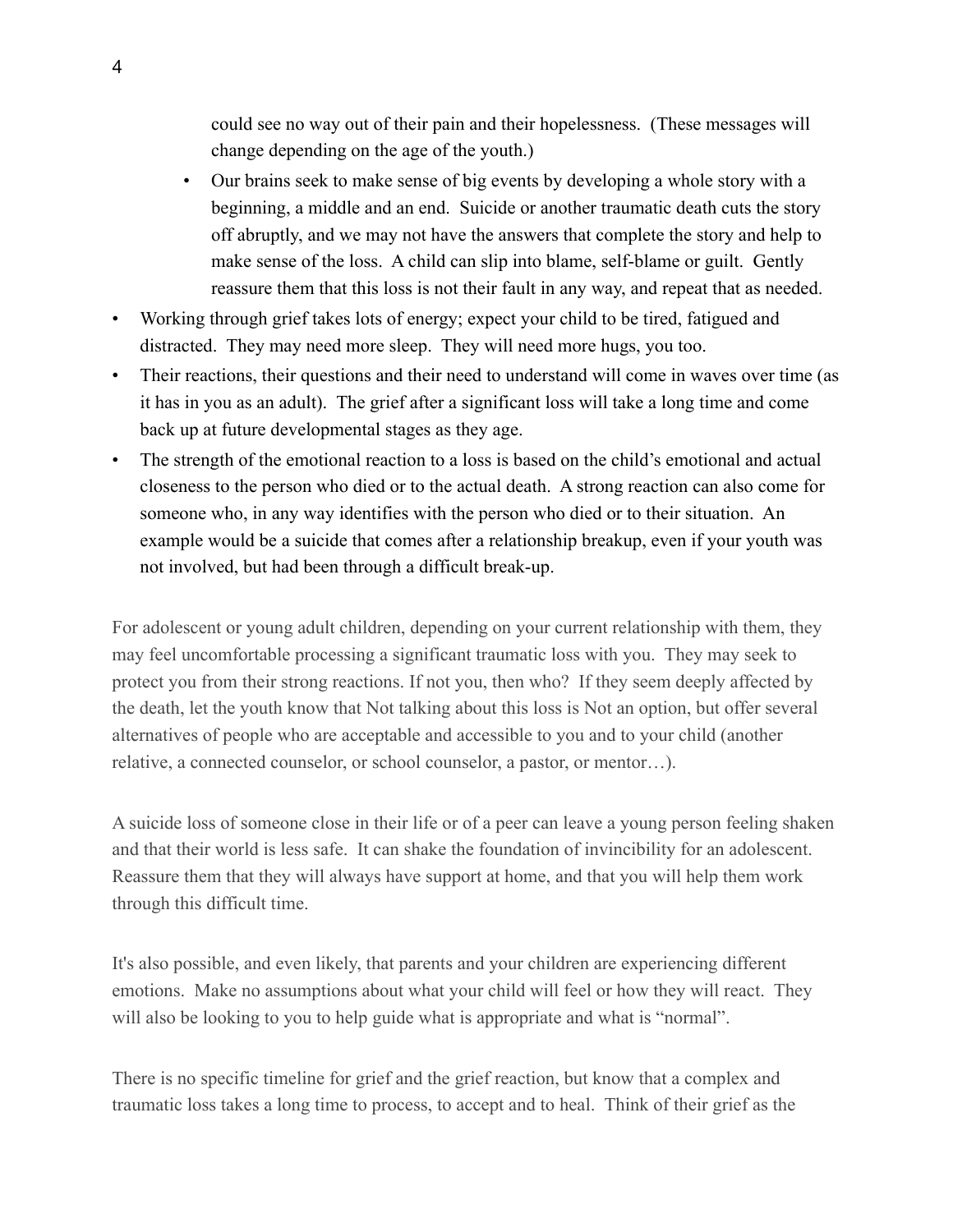layers of an onion; their feelings, their reactions and their questions will come up in waves over time. Allow for time, and expect questions and feeling to keep bubbling up. It's important that parents and children keep a dialogue open.

It's possible that a youth might feel fine in the first few days, but as time progresses, routines may "make the loss real." Sometimes these conversations about grief may "feel yucky," but parents can be role models with how to deal with that grief.

It's also possible that this incident could bring up memories from other deaths or losses the child might be aware of or has experienced. Each person will process grief differently and always at their own timeline. *Grief is a process, not an event.*

**Handling the questions or comments of others:** Help your youth to understand that their grief is unique and their own. Prepare them to handle the questions and comments of others who may learn of the loss.

- Assure them that they can choose when and who to talk with about what happened and their resulting grief. It is their right and their choice about when to discuss their loss. Know that if the questions come from an adult, it will be harder for the child to set limits.
- Prepare them for the possible questions and statements from others; consider role-playing situations that might arise. Offer them phrases or words to use when:
	- An adult or a peer who asks for details about the death or the cause of death,
	- A peer makes hurtful comments about the loss,
	- Someone pressures them to talk about the loss when they are not ready.
	- When their feelings make normal functioning difficult, and they need a break.

#### **Sometimes Help is Needed**

An intrusive and powerful emotions of grief should begin to lessen over time, usually over a month or so. If not, there are times it makes sense to ask for extra help for your child:

- Parents should keep an eye out for red flags in their children's behavior; behavior changes that concern you as a caregiver and do not relent over time. Look at your children and their behavior through the "whole picture."
	- One example of this could be a child withdrawing, isolating, or otherwise not engaging in activities they typically like doing.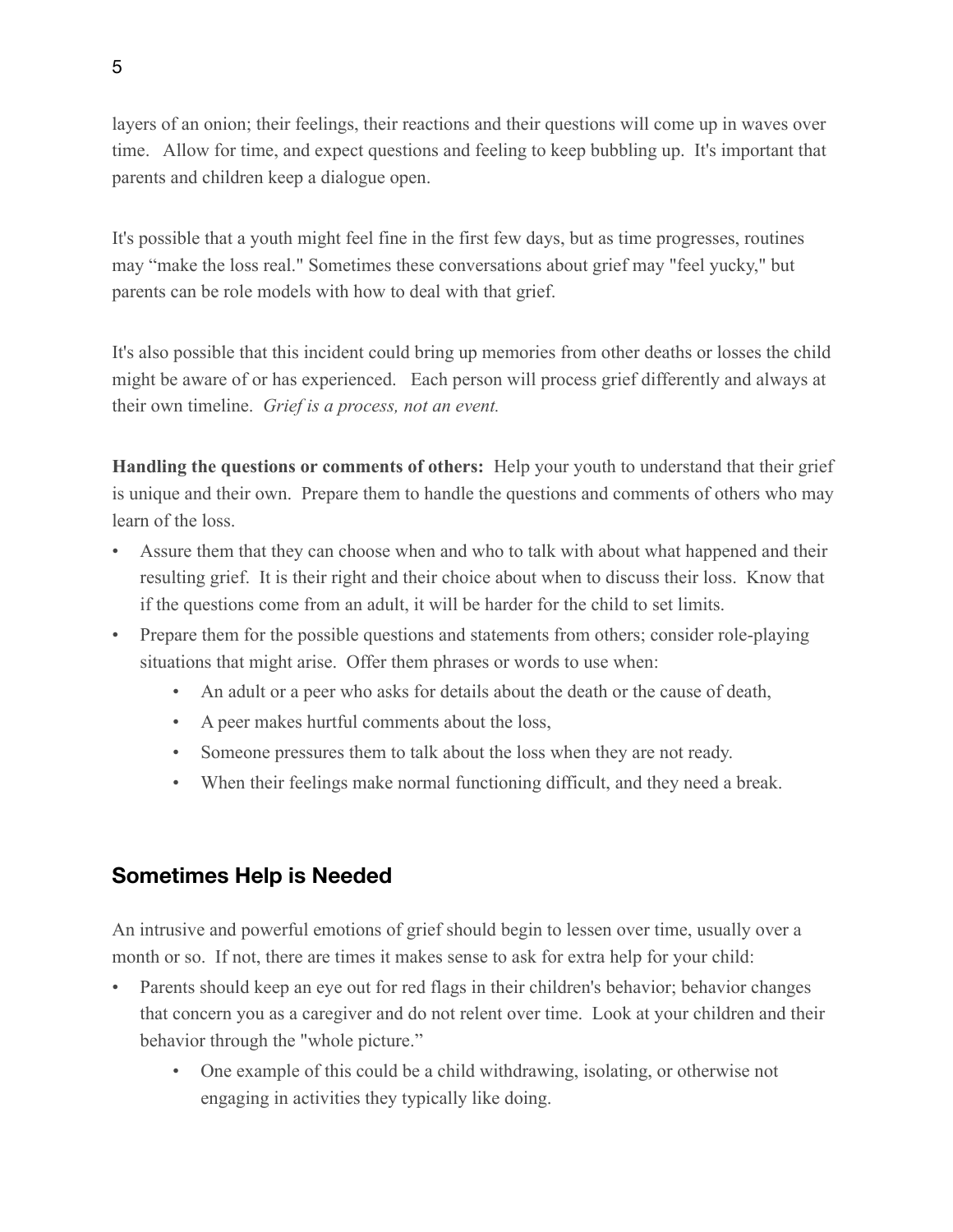- Another example could be a child who becomes more reactive and hyper-anxious, or a teen who begins to act out with high risk behaviors.
- Look also for signs of significant anxiety or depression.
- If you notice a behavior that's uncommon for your child and concerns you, it might be a good time to seek help. If your child already gets help for mental health, let their counselor know what has happened in their life and that they may need some additional support. Consider seeking out a counselor as needed, and look for a professional who specializes in grief or who is comfortable working with a child in grief. Consider letting their school counselor and/or PCP know about the complex loss in their life.

Remember to take care of yourself as you care for your youth. Model the same good self care you urge them to practice. A traumatic loss is a form of trauma, and there is a natural reaction in our bodies and in our psyche. Self care after a traumatic loss helps us all to come back to balance. Self care includes:

- Ensure adequate sleep to help your body and your emotions heal.
- Eat regular and healthy meals; a little binging on carbs, and sweets is normal,
- Avoid escaping into alcohol or other substances
- Get regular exercise. Walk, run, yoga, cardio…
- Seek light and humorous distracting shows or movies
- Acknowledge your feelings and find someone to share them with
- If you feel a need to cry, find a safe place for your tears
- Watch for the red flags in yourself and if needed, seek support.

## **Resources:**

*Maine Crisis Line:* **Call or Text 1-888-568-1112** Available 24/7 if you are concerned about safety or possible significant mental health issues.

*A guide to [Children's](https://www.everystep.org/filesimages/Grief%20and%20Loss/ATP%20Childrens%20Guide%20to%20Grief.pdf) Grief, Loss and Healing:* With tips on addressing grief by a child's age.

[https://www.everystep.org/filesimages/Grief%20and%20Loss/ATP%20Childrens%20Guide%20t](https://www.everystep.org/filesimages/Grief%20and%20Loss/ATP%20Childrens%20Guide%20to%20Grief.pdf) [o%20Grief.pdf](https://www.everystep.org/filesimages/Grief%20and%20Loss/ATP%20Childrens%20Guide%20to%20Grief.pdf)